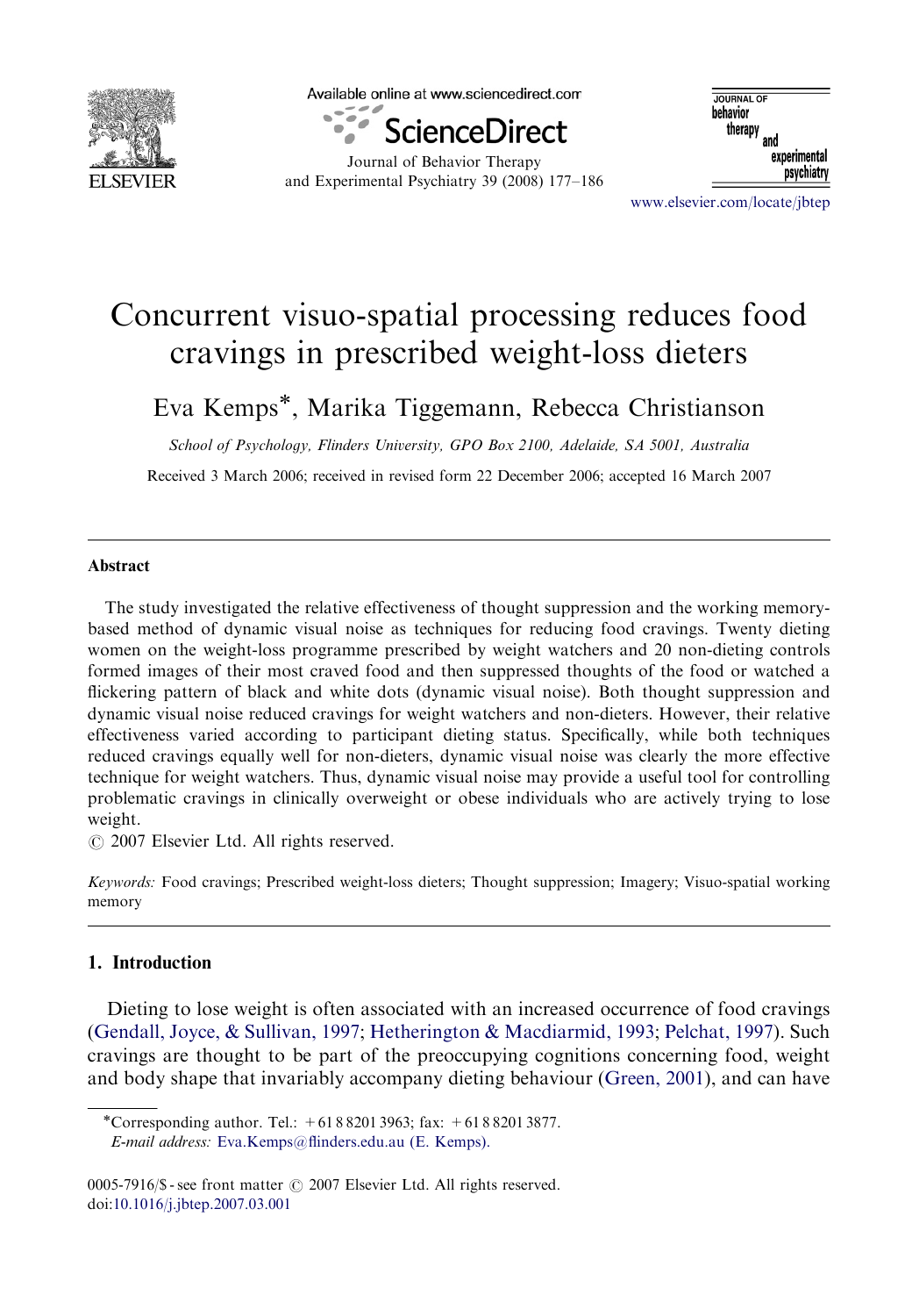a number of negative consequences. Specifically, cravings triggered by chronic dietary restriction are an important precursor to binge eating, particularly in bulimia nervosa ([Mitchell, Hatsukami, Eckert, & Pyle, 1985](#page--1-0)) and obesity [\(Schlundt, Virts, Sbrocco, &](#page--1-0) [Pope-Cordle, 1993](#page--1-0)). Additionally, cravings for food can lead to feelings of guilt and shame if followed by unwanted consumption ([MacDiarmid](#page--1-0) [& Hetherington, 1995](#page--1-0)). Dietingrelated cravings have also been linked to depression [\(Gendall, Joyce, Sullivan,](#page--1-0) & [Bulik,](#page--1-0) [1998](#page--1-0)) and impaired cognitive task performance. For example, [Green and Rogers \(1993\)](#page--1-0) observed biased attentional processing of food and body shape words in current dieters on a modified Stroop task. In a similar vein, [Green, Rogers, and Elliman \(2000\)](#page--1-0) found that experimentally induced food cravings yielded slower reaction times in dieters than in non-dieters.

As rates of obesity are increasing in most Western countries [\(Wadden, Brownell, &](#page--1-0) [Foster, 2002](#page--1-0)), there are liable to be a greater number of people trying to lose weight by dieting. Consequently, the development of a technique for curbing dieting-related food cravings has considerable practical importance. Such a technique would have particular implications for the treatment of problematic cravings in clinically overweight individuals. Thought suppression offers one possible technique. For example, [Harnden, McNally, and](#page--1-0) [Jimerson \(1997\)](#page--1-0) showed that suppression of weight-related thoughts reduced the frequency of such thoughts in dieters, although the magnitude of suppression was less than that for non-dieters. Likewise, [Oliver and Huon \(2001\)](#page--1-0) found that high disinhibitors were more successful in suppressing thoughts about food and eating than low disinhibitors. However, they were more likely to use punishment and worry strategies to control their thoughts, an observation that was correlated positively with perceived anxiety and distress. Furthermore, suppression of unwanted thoughts may paradoxically increase such thoughts. For example, [Johnston, Bulik, and Anstiss \(1999\)](#page--1-0) demonstrated that suppressing thoughts about chocolate increased participants' efforts to obtain chocolate. Although thought suppression does not invariably produce a rebound effect ([Abramowitz, Tolin, &](#page--1-0) [Street, 2001](#page--1-0)), ironic effects of thought suppression have been shown in various domains, including mood control [\(Wegner, Erber,](#page--1-0) & [Zanakos, 1993](#page--1-0)), stereotyping [\(Macrae,](#page--1-0) [Bodenhausen, Milne,](#page--1-0) & [Jetten, 1994](#page--1-0)) and traumatic memories [\(Davies](#page--1-0) & [Clark, 1998\)](#page--1-0). In addition, the paradoxical increase of unwanted thoughts after the suppression attempt can lead to a perceived loss of control over one's thoughts, and give rise to feelings of failure and distress ([Kelly & Khan, 1994\)](#page--1-0). Thus, it is unclear whether thought suppression would be an effective technique for reducing dieting-related food cravings.

Emerging investigations into the psychological processes that underpin food cravings suggest the possibility of a very different technique. These point to the role of mental imagery in food cravings. For example, instructions to imagine a food scenario have been shown to induce food cravings ([Harvey, Kemps,](#page--1-0) [& Tiggemann, 2005](#page--1-0)). In questionnaire studies about everyday food cravings respondents rated imagery-based descriptors (e.g., ''I am visualising it'') very highly [\(May, Andrade, Panabokke, & Kavanagh, 2004;](#page--1-0) [Tiggemann & Kemps, 2005](#page--1-0)). Additionally, a recent cognitive model of cravings, the elaborated intrusion theory [\(Kavanagh, Andrade, & May, 2005](#page--1-0)) proposes that sensory images are at the core of the craving experience. According to this theory, individuals construct vivid, quasi-lifelike images in response to intrusive appetitive thoughts, thus elaborating the cognitive processing of the craved substance.

Using a working memory approach, Kemps and colleagues ([Kemps, Tiggemann, &](#page--1-0) [Hart, 2005;](#page--1-0) [Kemps, Tiggemann, Woods,](#page--1-0) & [Soekov, 2004](#page--1-0)) have demonstrated that